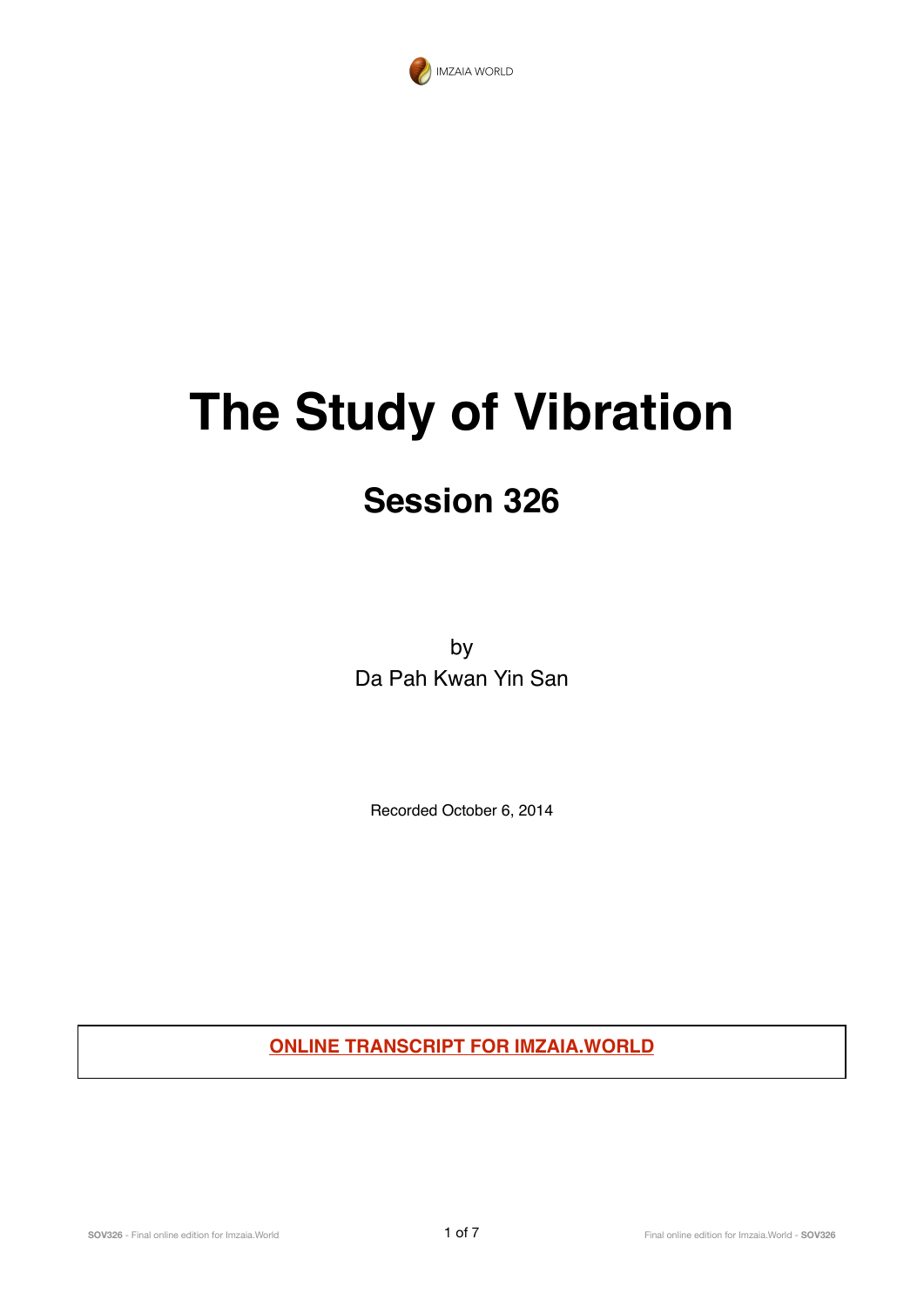

## **Session Description**

Session 326, a Mer-ka-bah ascension exercise by Da Pah Kwan Yin San, can act as an akeneic portal, inviting the akeyasan student body to step into the Universal Self by means of the activation of the inter-creational relationship between the self, the other, and the whole.

Throughout this journey, Da Pah Kwan Yin San offers insights into the kakra system of the head, heart, and belly kakra (the akonai, the akene, and the adonai, respectively) and shares about the differences between the kakra system and the chakra system.

As you will be stimulated to activate your Mer-ka-bah body, you will travel to the ancient realms of Lemuria and Atlantis, and beyond.

Given the timeless and inter-dimensional nature of this experience, further explanation is meaningless. As such, make yourself comfortable for the journey and prepare for a conscious(ness) exploration that will undoubtedly empower you in the deepening awareness of how vast and powerful you truly are.

Originally Titled: "You are the Universe"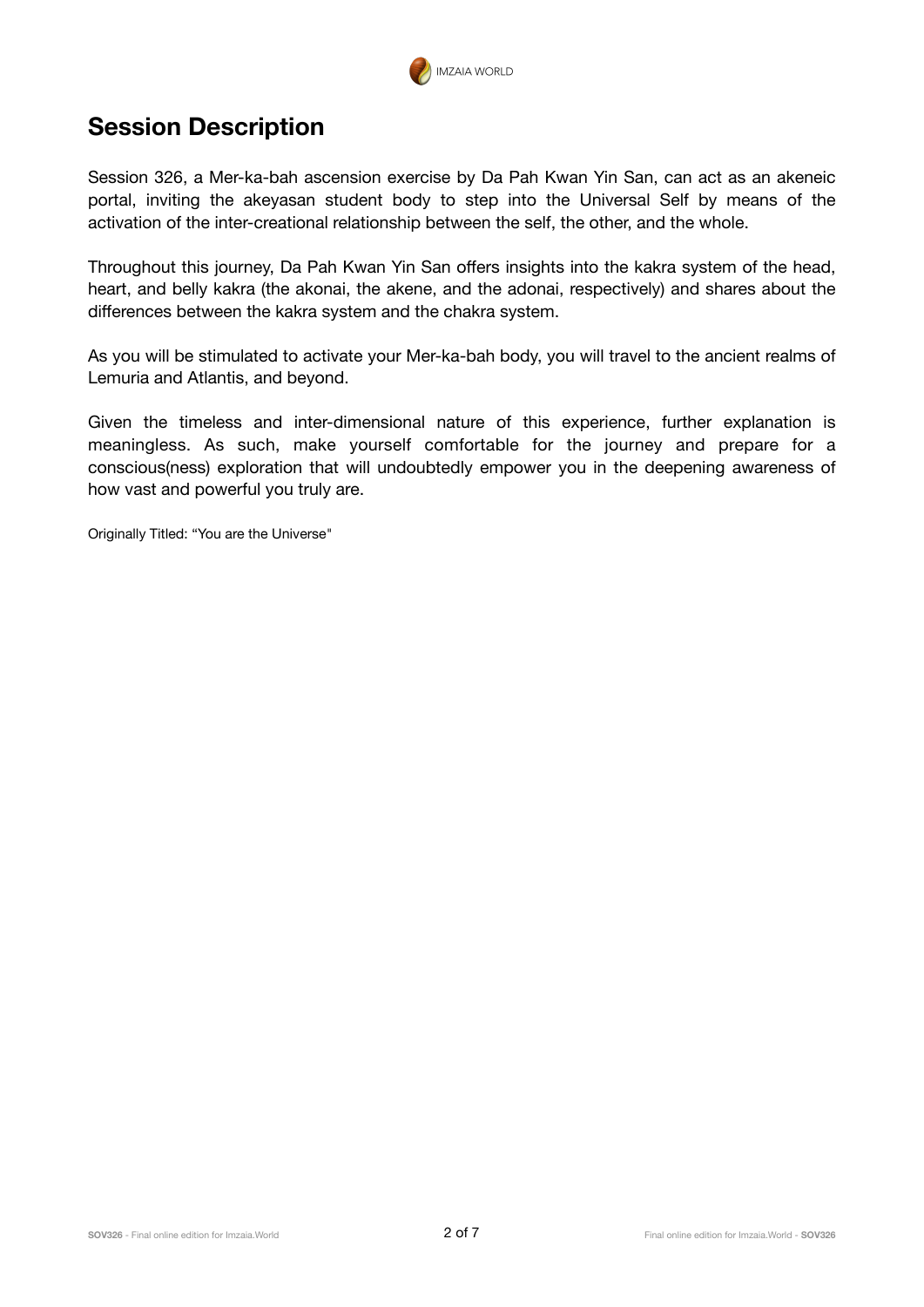

- 1. I want to take this moment to welcome everyone that is here in this room right now with us, not only those that are sitting here, but also everyone else that is connecting to this recording, to this moment of meditation – our dear subscribers, welcome to all of you.
- 2. Before we go into this meditation, take a moment, connect hearts together, connect spaces together. No matter where we are on this planet right now, we are one, we are together, we are unified.
- 3. Get comfortable any which way you feel, whether you want to lie down, sit up on a chair, go into a yoga position that makes you feel relaxed – whatever you like to do.
- 4. When you are there, we can begin.
- 5. Breathe.... breathe.
- 6. Breathe in life force energy. Breathe out all of your thoughts, your emotions, your fears. Breathe in beingness. Breathe in all that you are. With every in-breath that you take, state inside of your own being the simple words:
- 7. I AM... I AM.
- 8. With every out-breath add internal attributes. These are love, joy, freedom, truth, and life.
- 9. I AM ... Love. I AM ... Joy. I AM ... Freedom. I AM Truth I AM ... Life.
- 10.Keep breathing life force energy of the I AM. Breathe out love. Breathe out joy. Breathe out freedom. Breathe out truth. Breathe out life.
- 11. As we sit here, taking in the energy of the ancient lands of Lemuria and the ancient lands of Atlantis, I invite you to settle yourself into whatever vibration you took into this meditation with you. There is no judgement to any stress, negativity, busyness, or thoughts that you brought into this meditation with you. Let that all be with you in this moment. Observe it. Recognize that you are the creator of these energies and that all things that happen to you are generated by you.
- 12.So, settle into your own essence. What is your body trying to tell you in this moment? What is your mind telling you in this moment? What are those whispers in your soul?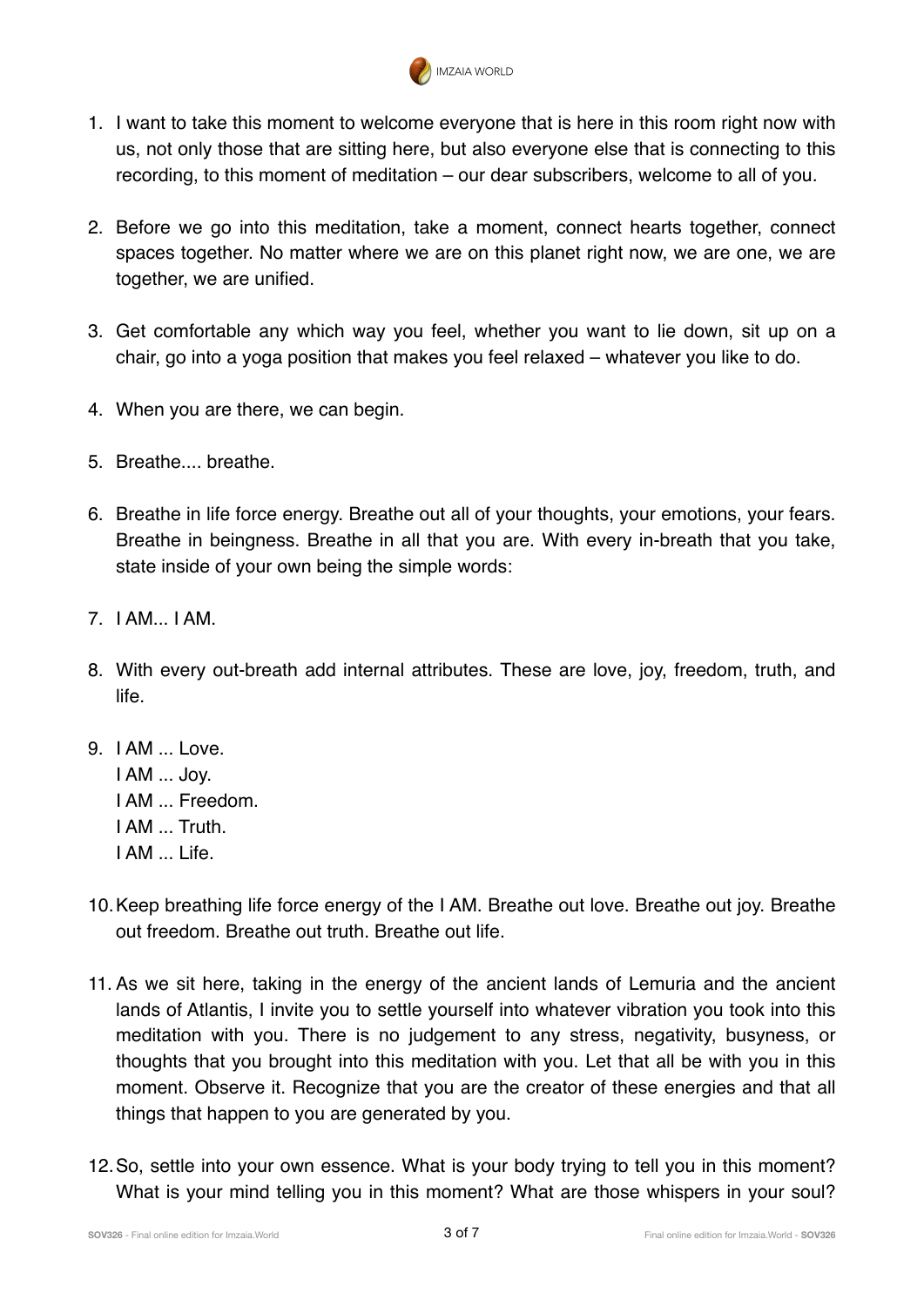

What is that song inside of your heart?

- 13.Let it emerge... emerge... emerge...!
- 14.Continue to breathe in life force energy as we will start to take our focus into the very essence that generates everything about you: your cellular structure, the electricity that rages through your body and keeps your total whole connected, the blood running through your veins.
- 15.All of these things, including the non physical aspects of yourself, are generated merely by a simple system that we like to call the kakra system: a tri-solar star system, wherein three solar vessels orbit around one another at the core of the torus field that you are. The orbit of these stars are established via your breath, the breath that triggers the heartbeat.

[ Lemurian Chant: Names of the Heart Kakra ]

- 16.The heart kakra: the center of your beingness, a galactic sun of the galaxy that is you, is hidden deep within your chest.
- 17.Focus now on the area that is your chest, which goes all the way from right underneath your throat down towards the solar plexus.
- 18.Envision a disc of light right there. It does not matter the initial color of this light. It is whatever you are emitting right now. Focus on the heart kakra and breathe in I AM and breathe out Love.
- $19.1$  AM  $.1$  ove. I AM ... Love.
- 20.Breath is an inter-dimensional vessel, much like the water in your system. It connects you to your eternal whole, your eternal self. It connects everything that is outside of you, or that at least appears to be outside of you, to deep within and it brings the power of that which exists deep within and shares it with all that exists outside. This is the power of your breath.
- 21.With every breath, you take in the total energy of all beings connecting to this meditation right now.
- 22.Trust your heart to be able to filter out those things that do not serve you as they come in to neutralize them and allow these things to flow out into the universe.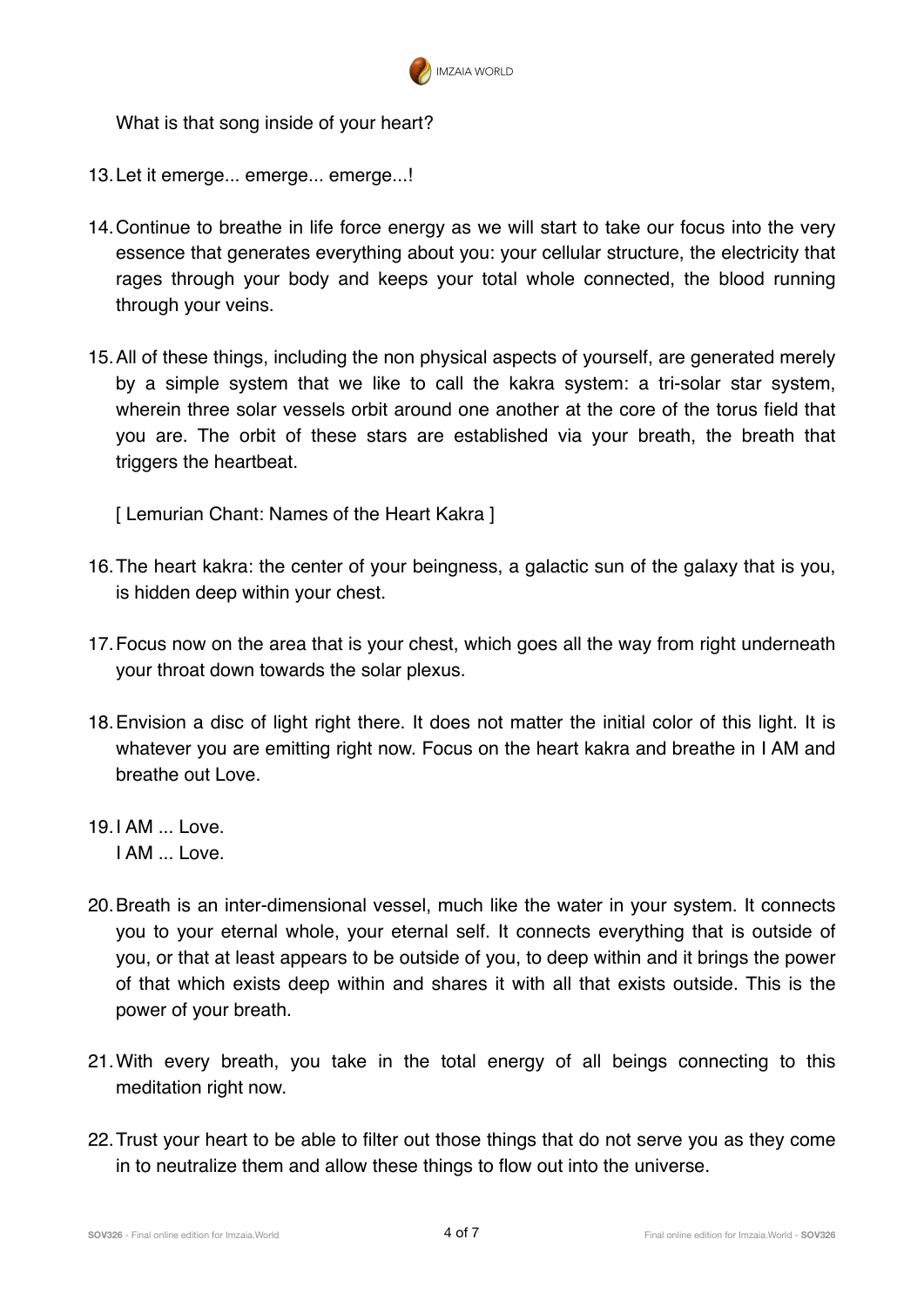

Keep making this connection and notice how, from your heart kakra, a glow starts to emerge. With every breath it becomes bigger, more present, more powerful.

- 23.See the disc that we activated earlier move into the third dimension, becoming a sphere, becoming a sun, and notice now how the light, how the glow emerging from it is made up of hundreds of thousands, if not millions, of individual rays, individual connections to everything that you are and to all of those that are these things with you. This connection is eternal. This connection is forever. It is the web of self, the geometric make-up of your DNA that is always present. It is active whether you pay attention to it or not.
- 24.Allow a place to emerge in your mind where the activity of your heart kakra will forever be actively monitored, with conscious awareness.
- 25.These are the many vectors, the hundreds of thousands, if not millions, of vectors that are available to you right now – infinite lines between two points that have no distance between them, offering their trajectories up to you.
- 26.Allow now your heart kakra solar sphere to separate into millions of tiny versions of itself and allow them to travel the vectors towards all of these different parts of you throughout all of time and space on your out-breath, and with every in-breath allow these minuscule suns to come back and form your heart kakra once again. This is the in-breath and the out breath of the sun that you are.
- 27.Notice the stillness of this heart kakra. Notice the perfection of this system that is you.
- 28.Unlike your finite chakra system, the kakra system cannot be hacked, invaded in any way. There is sovereignty here. So, release any fears of being used or fed upon.
- 29.Just focus on the heart kakra and allow it to do its job.
- 30.You feel this sphere becoming bigger... bigger... reaching now beyond the limitations of your physical body, becoming large enough to house the very essence of you, and sit down in the center of your heart, the center of All Things.
- 31.As this process continues you will notice that the two further points of your kakra system, the one at the heart of the pineal gland, the head kakra, and the one at the very bottom of your essence, the belly kakra, form two pyramids, which may initially only appear as triangles in the second dimension – the one in the head kakra with its tip pointing down towards the heart, the one in the belly kakra with its tip pointing upward towards the heart – and allow these expressions of geometry to move with you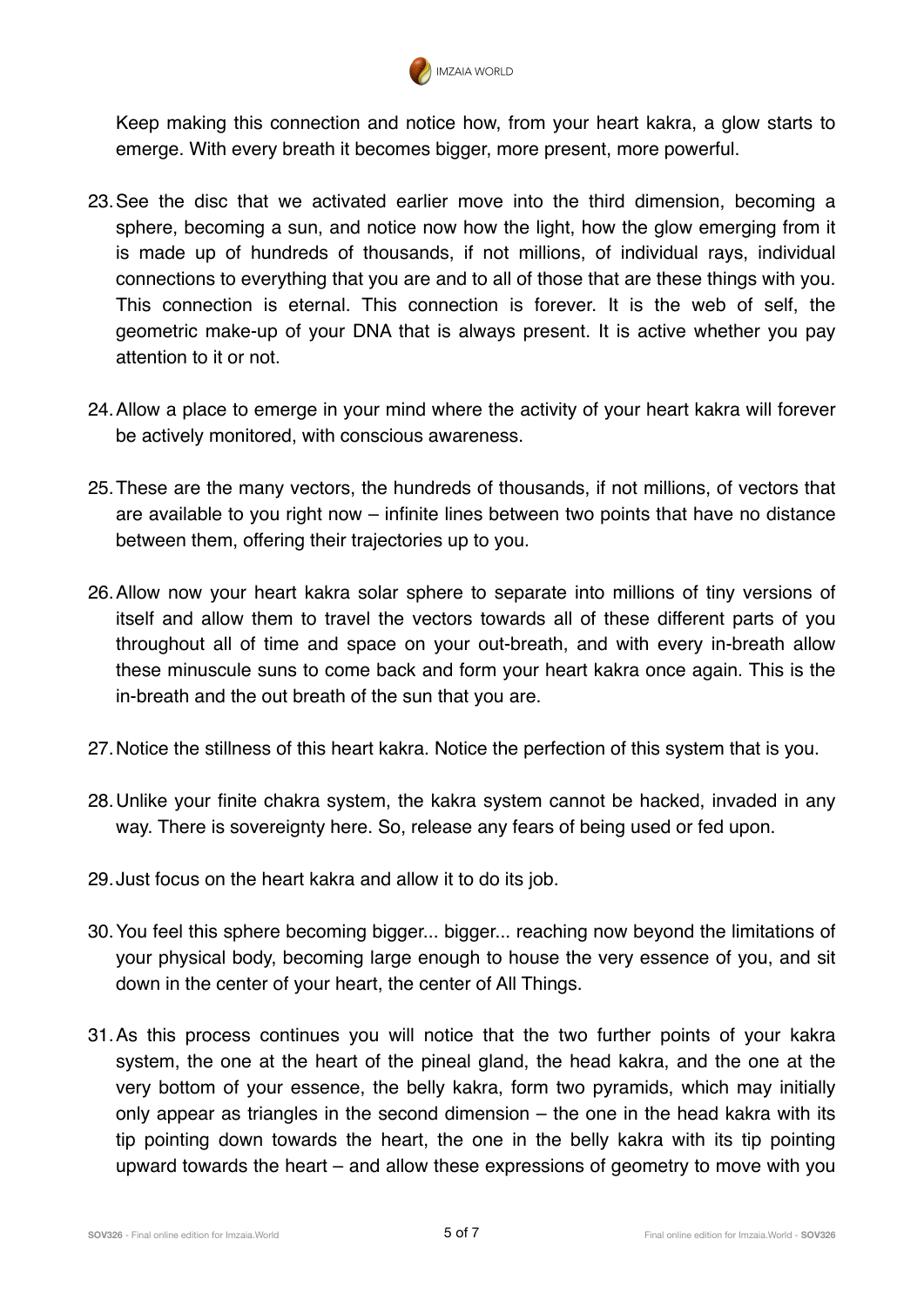

in[to] the third dimension and form the three-dimensional pyramid, which with each breath we slowly allow to descend and rise up into the heart kakra.

32.Take your time to allow both tips of the pyramid to come closer and closer together... closer and closer... until they meet in the center of your heart, the center of your chest, and let the torus unfold... and allow the torus field that you are to release its geometries inside of your system and witness the Mer-Ka-Ba being born.

[ Lemurian & Atlantean Chanting ]

- 33.From within the heart of the Mer-Ka-Ba, which is the center of your chest, which is the heart kakra, observe now your solar sphere, in which you are sitting in the macro cosmos and at the same time within the micro cosmos of your being, splitting off. Two extra suns are born. One moving up into the head, one moving down into the belly.
- 34.Notice how with each and every one of your breaths these three points seemingly swap position, constantly moving in and out of one another without ever noticeably leaving the central points where they are to be found: your heart, your head, your belly.
- 35.As these movements start to occur, unnoticeable yet present, observe the Mer-Ka-Ba that surrounds you. Observe its stillness. Observe its quartz crystal quality. Observe its clarity. And through it on all of its triangular walls, beloved ones, observe the universe.
- 36.From this space you are witness to every star being born, every planet being formed, every life form being molded and infused with life force. That which you observe now is happening in this very moment all around you in the universe.
- 37."But where," I ask, "is this universe? Where do these stars, these planets, these life forms and this life force truly exist?"
- 38.To find this answer, easily hidden within you, allow now for your Mer-Ka-Ba to shrink.
- 39.Continue to breathe as the walls of your Mer-Ka-Ba seemingly become too small to contain your physical vessel, but with enough trust and with enough breath you can allow this Mer-Ka-Ba, as it shrinks into your hear space, to slowly turn your essence and everything you are inside out.
- 40.Even though the walls of your Mer-Ka-Ba seemingly become too small, with enough trust and with enough breath you can allow this Mer-Ka-Ba, as it shrinks into your heart space, to slowly turn your essence and everything that you are inside out. Where you once were the micro, you are now the macro.